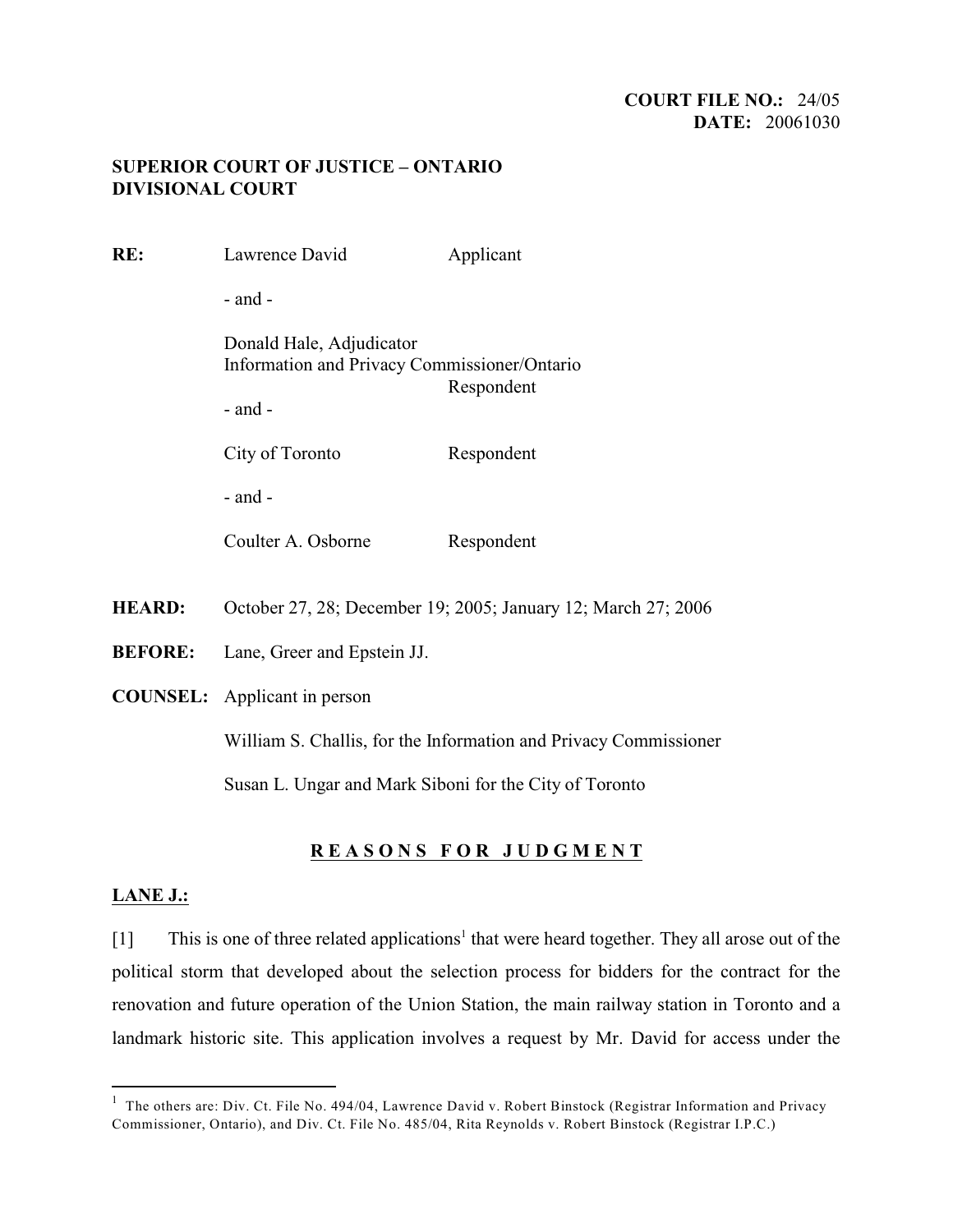*Municipal Freedom of Information and Protection of Privacy Act*<sup>2</sup> to the notes made by the City's appointed investigator, the Hon. C.A. Osborne, of his interviews with Mr. David or of interviews with others referring to Mr. David, together with much information not relating to Mr. David, all obtained by Mr. Osborne in the course of preparing his report. The other two applications before us seek to require the Commissioner to investigate complaints as to alleged breaches of the applicants' privacy interests relating to the release, in Mr. Osborne's report, of certain information about Mr. David and about Ms. Rita Reynolds, the other applicant.

#### **Overview**

[2] The City rejected Mr. David's request for access to Mr. Osborne's notes on the basis that these records were not under the City's custody or control. His appeal to the Commissioner failed on the same basis. Mr. David applies to this court for an order quashing the Commissioner's Order MO-1892 and seeking an inquiry into the Commissioner's conduct of the appeal. It is the respondents' position that the Commissioner correctly concluded that the records the applicant requested were not in the City's custody or control but rather in the sole possession of Mr. Osborne. They were therefore not subject to public disclosure under MFIPPA.

#### **Factual Context of the Decisions**

[3] The background to all of this is that, at its meeting of February 6, 2003, the Council of the respondent City of Toronto engaged the Hon. Coulter A. Osborne, a retired judge of the Court of Appeal to inquire into the process adopted by the City to develop the Request for Proposals, evaluate the submissions and select the preferred proponent to carry forward the redevelopment of the Union Station. The purpose of the Review was to determine whether the RFP was fair, that is, not slanted toward the interests of one or the other of the two proponents. Mr. Osborne was to report directly to Council. He conducted 58 interviews with 43 persons, including the applicant who was interviewed twice. On May 23, 2003 his report was presented to Council and published on the City website. The applicant complained of personal references in the report as an invasion of his privacy and a breach of MFIPPA.

<sup>&</sup>lt;sup>2</sup> R.S.O. 1990, c. M-56 (hereinafter "MFIPPA")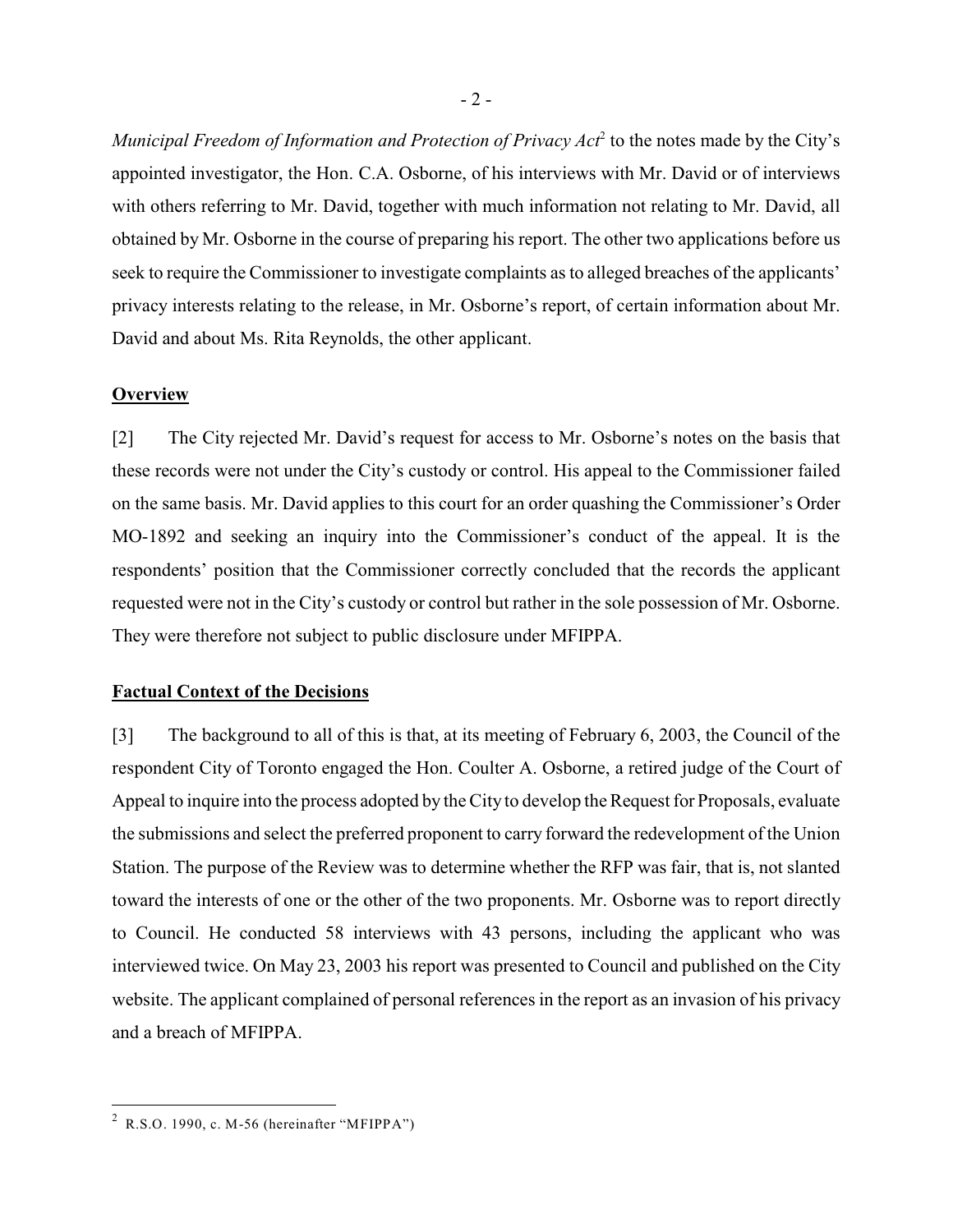[4] On October 22 and 23, 2003, the applicant submitted access to document requests under MFIPPA to the City. He stated that Mr. Osborne had interviewed him and a number of other individuals in the course of conducting this review. The applicant asked that he be provided with:

(i) copies of all notes that Mr. Osborne had taken in the course of interviewing him, as well as copies of all notes which referred to him which Mr. Osborne made either prior to or subsequent to the applicant's interview;

(ii) copies of all references to him in notes that were created by, or submitted to, Mr. Osborne in the course of interviews with some twenty named persons during his interviews with such persons;

(iii) notes as to the views or opinions of the general public or other persons not employed by Toronto in notes taken by Mr. Osborne in the interviews in item (ii) above;

(iv) all notes, records, submissions, letters or emails received by Mr. Osborne in interviewing eight City Councillors;

(v) all notes or records generated by Mr. Osborne in the course of the interviews or in the course of preparing the report.

[5] The City responded to the applicant's requests by letter of November 12, 2003, advising him that the records he wished to access were not in the City's custody or control. Any notes or records relating to Mr. Osborne's review and the preparation of his report were under his care and control. Further, many of the requests would constitute an unjustified invasion of the privacy of individuals other than the applicant. The applicant's requests were denied for these reasons.

[6] By letter of November 17, 2003, the applicant appealed the City's decision to deny his requests to the Information and Privacy Commissioner of Ontario (the "Commissioner"). During the course of the mediation held in connection with the applicant's appeal, the applicant agreed to narrow the scope of his access request. In order to resolve the applicant's appeal, the Commissioner had to determine whether the City erred in not providing the applicant with copies of those records he asked for that were in Mr. Osborne's possession.

[7] The applicant's requests are made under section 4(1) of MFIPPA (which grants to every person a right of access to records) and section 36 of MFIPPA (which guarantees individuals the right to access their own personal information). These sections provide requesters, such as the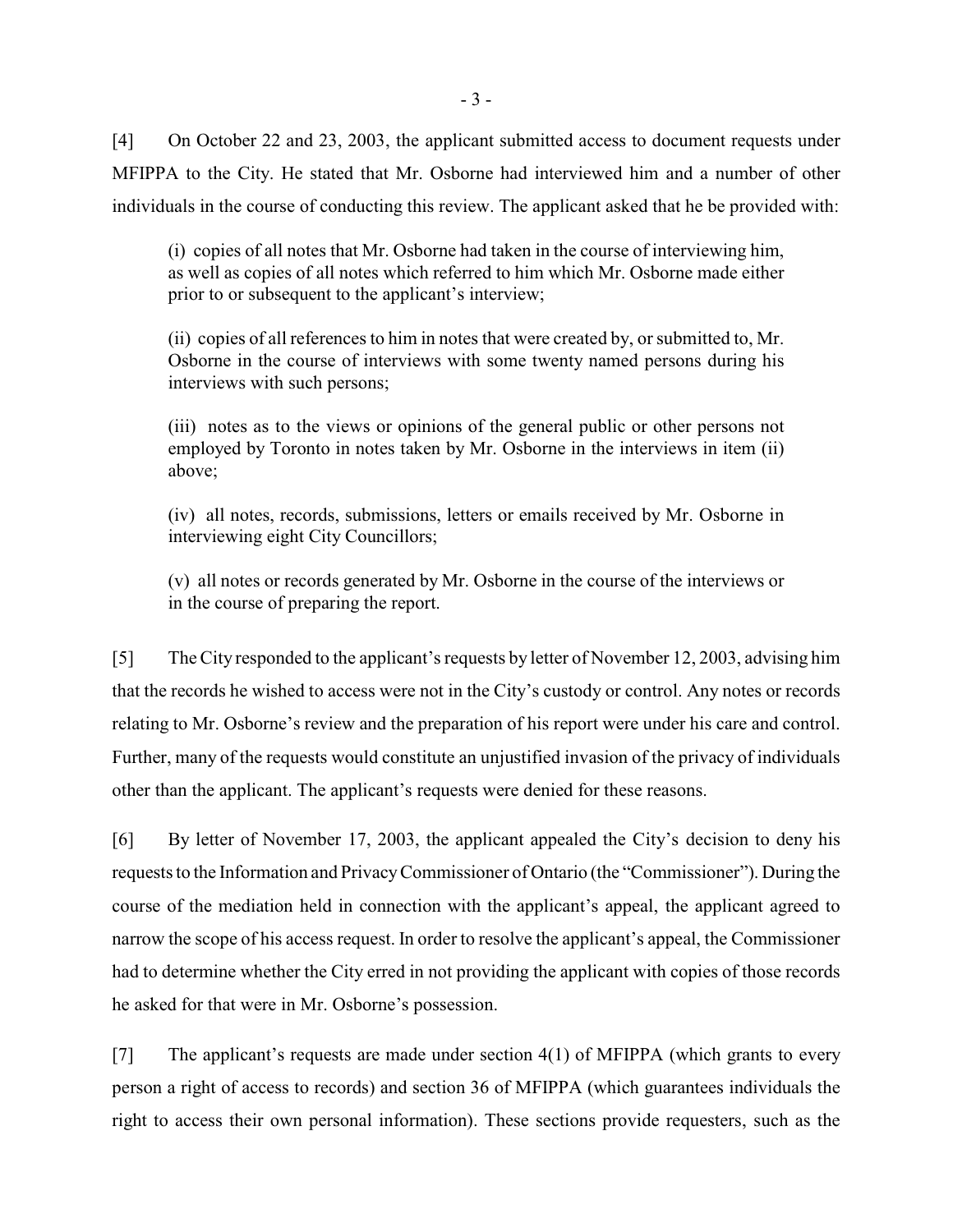applicant, access to records and information that are "in the custody or under the control of an institution".

[8] On March 10, 2004 the Commissioner sent a Notice to the City asking 22 questions to obtain the information necessary to determine the custody or control issue. The answers indicated that Mr. Osborne was not a City employee, but an independent party retained to conduct an investigation on a fee for service basis; that his notes were prepared to assist his recollection in preparing his report; that the City did not have the records, nor was Mr. Osborne required by contract or statute to provide them to the City; that the notes, and indeed Mr. Osborne's whole operation, were never integrated with the City operations, but were kept separate and all data in the computer drive was destroyed when the report was completed. The City and Mr. Osborne agreed that the notes were his and all that the City expected to receive was the report. In summary, Mr. Osborne was an independent contractor, not an employee, officer or an agent of the City. Mr. Osborne made submissions that he was to do his work independently of the City; that his records were never in the City's custody or control during or after the review; and that much information was received on a "without attribution" basis and compliance with the applicant's request would breach this confidence.

[9] Subsequently, the Commissioner sent the City's submissions to the applicant for his submissions, noting that Mr. Osborne had also made submissions which supported the City's position, but not forwarding them as Mr. Osborne had marked them 'Confidential'. The applicant made extensive submissions in response. He contended that the review was an internal inquiry and not an independent inquiry by a judge under the *Municipal Act*, s. 274; that Mr. Osborne was a contract employee or an agent; that Mr. Osborne's activities were subject to MFIPPA; that the City had no authority to conduct a process outside of MFIPPA; and to fulfill its statutory duties, the City was obliged to control and maintain the records of Mr. Osborne's review.

[10] The City responded stating that section 8 of the *Municipal Act* provided authority for conducting the review; that the record retention provisions of MFIPPA did not apply as the City never had the records; and that the computer used by Mr. Osborne was independent of the City network. Mr. Osborne submitted that the whole thrust of the review was that it was to be independent of the City.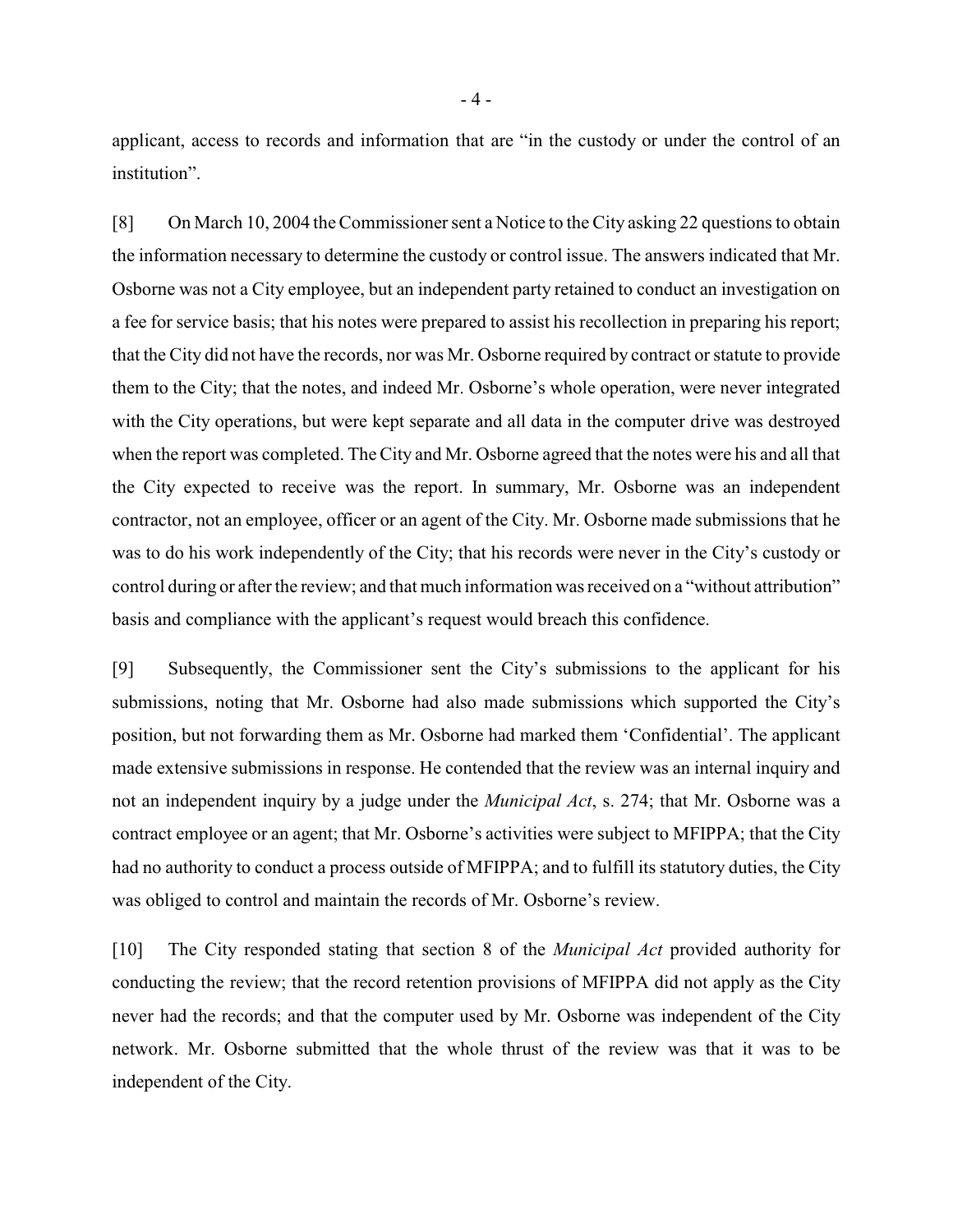[11] On December 23, 2004, the Commissioner issued Order MO-1892 in which the respondent Donald Hale, acting as adjudicator on behalf of the Commissioner, held that the records the applicant wished to access were not in the City's custody or control. He found that the records had never been in the City's control; that the City had the authority under s. 8 of the *Municipal Act* to retain an independent contractor to perform functions independently of the City; that Mr. Osborne was not an officer or employee of the City; that the computer, while in a City building, was not available to City staff; the records had not been seen or used by City staff; that Mr. Osborne was not an agent of the City such that it could control his notes; and the City did not have the right to possess and control those notes. This decision disposed of the applicant's appeal because the rights of access that the applicant wished to assert under sections 4(1) and 36(1) of MFIPPA only relate to records that are in the care or under the control of "institutions" like the City. As a result of the Commissioner's finding, it was determined that the applicant did not have the right to access the records he asked the City to produce under MFIPPA. This, then, is the matter before us.

#### **Relevant statutory provisions**

[12] Section 4(1) of MFIPPA:

4(1) Every person has a right of access to a record or a part of a record in the custody or under the control of an institution unless [exemption details omitted]

Section 36(1) of MFIPPA:

36(1) Every individual has a right of access to,

(a) [omitted as inapplicable]

(b) any other personal information about the individual in the custody or under the control of an institution with respect to which the individual is able to provide sufficiently specific information to render it reasonably retrievable by the institution.

[13] It is clear from these sections that the question of the custody or control of these notes is the central issue. The City does not have them, so that the issue to be resolved is the degree to which the City controls them. As the answer will depend upon the nature of the relationship between the City and Mr. Osborne, it was necessary for the adjudicator to explore that relationship. He did so, with the results set out above. Our task is not to find the facts, but to review the decision to determine if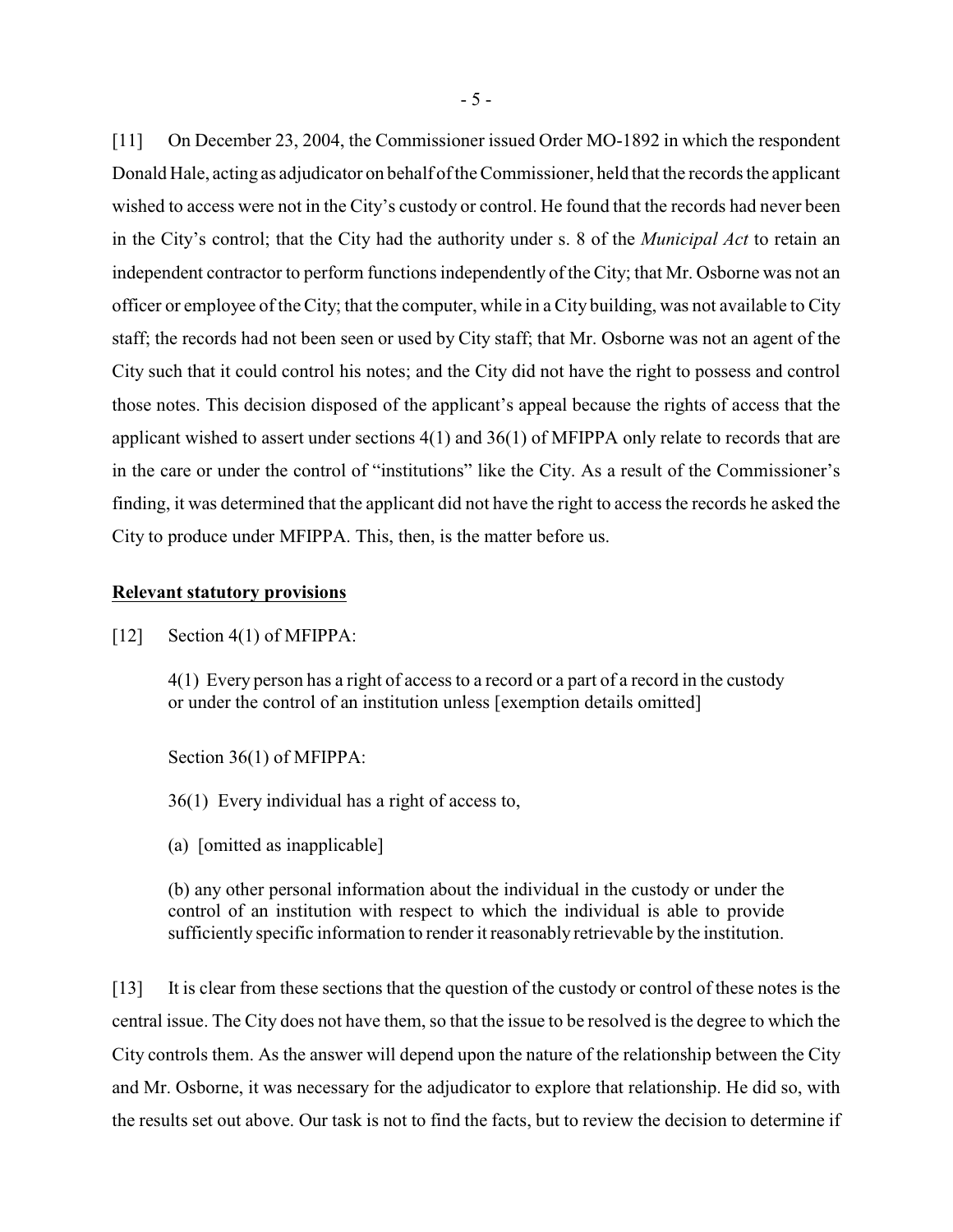there is a sound basis for the factual findings and whether the appropriate legal principles have been applied.

### **The Standard of Review**

[14] The parties are in agreement that the standard of review for the issue of whether the records are in the custody or control of the City is correctness. In my view the parties are correct in this agreement. A leading case on the standard of review applicable to the Commissioner is *Walmsley*<sup>3</sup> in which the Court of Appeal reviewed a decision of the Commissioner as to whether certain records were in the custody or control of an institution. The court held that the decision as to the meaning of 'custody or control' should be reviewed on the standard of correctness.<sup>4</sup> Applying the pragmatic and functional approach as outlined by Iacobucci J. in  $Pezim<sup>5</sup>$ , the court found that the application of the custody or control test was:

"a jurisdiction-limiting one in the sense that records under the control of an institution are subject to the workings of the Act, both as to access and as to protection of privacy. Records not under the control of an institution are not so subject and are beyond the jurisdiction of the commissioner or his designee. Moreover, the test found in section 10(1), namely "custody or control", is not one requiring a specialized expertise to interpret. By contrast, once records are found to be in the control of the institution, the applicability of the many legislated exemptions would clearly call on the particular expertise of the commissioner. Finally, the legislation has not seen fit to clothe the commissioner with the protection of any privative clause. Hence, using the pragmatic and functional approach, I conclude that the legislature did not intend the decision in issue here to be considered one within jurisdiction. Rather, it is one to be reviewed on the standard of correctness."

[15] Our attention was drawn to *Minister of Health*<sup>6</sup> where the Court of Appeal held that the appropriate standard was reasonableness, even on a pure question of law, if the question was in the Commissioner's core expertise. In my view, the main question of law before us is not at the core of the Commissioner's expertise, but is more correctly characterized in *Walmsley* as one in which the

*Walmsley v. Ontario (Attorney General)* (1997), 34 O.R. (3d) 611 (C.A.) [hereinafter "Walmsley"]

See also *Ontario (Criminal Code Review Board) v. Ontario (Information and Privacy Commissioner)* (1999), 47 <sup>4</sup> O.R. (3d) 201, 207 (C.A.).

<sup>&</sup>lt;sup>5</sup> Pezim v. British Columbia (Superintendent of Brokers), [1994] 2 S.C.R. 557, 590.

*Ontario (Minister of Health) v. Ontario (Assistant Information and Privacy Commissioner)* (2004), 73 O.R. (3d) <sup>6</sup> 321 (C.A.)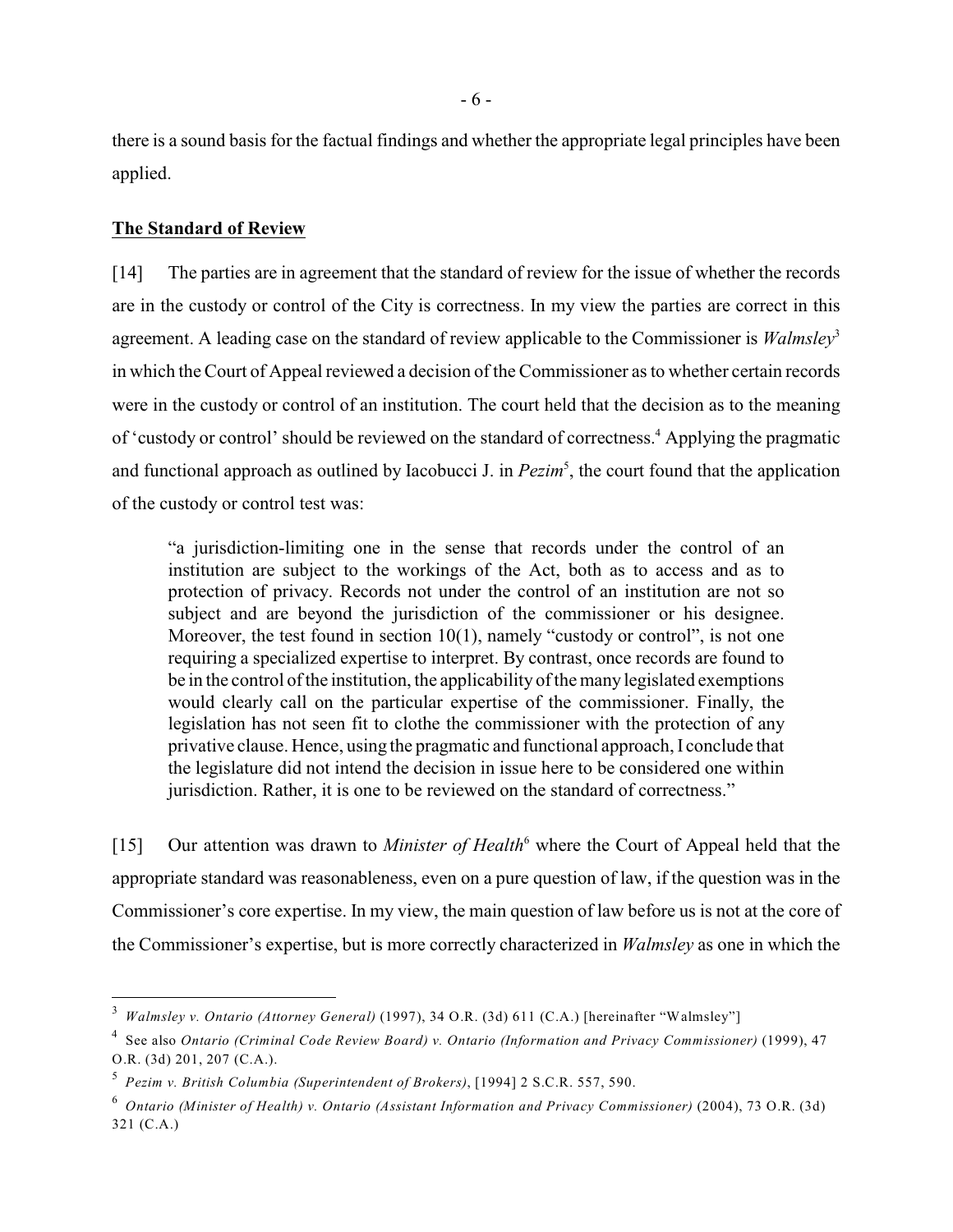expertise of the Commissioner is not engaged. I therefore conclude that the standard of review which we must apply on the meaning of "custody or control" is that of correctness. The standard of review of other aspects of the Commissioner's decision, such as fact-finding or interpreting sections of MFIPPA at the core of the expertise, is reasonableness.

#### **Custody or Control: The Walmsley Case**

[16] The *Walmsley* court addressed the indicia of custody or control under section 10(1) of FIPPA, which uses the same language as section 4(1) of MFIPPA, the section before us. In *Walmsley* the entity having the requested documents was a nominating committee called the `Advisory Committee on Judicial Appointments', which had been appointed by the Attorney General. It described itself as "a completely independent body with a mandate to select, interview and recommend to the Attorney General suitable candidates for judicial appointment." It was composed of two judges, four lawyers and four lay persons, none of whom had ever been employees of the Ministry, who received a per diem honorarium and expenses but no salary, were not appointed by Order-in-Council and had no contractual or codified relationship with the Ministry. They received applications for provincial judicial appointments, made their own inquiries, and made their decisions and recommendations without any involvement of the Attorney General. The assistant commissioner, who heard the matter, determined that the committee was "part of the Ministry" because its work was very closely connected to the activities of the Ministry. He then continued by finding the documents in the possession of the members fell under the control of the Ministry for the purposes of FIPPA. The Court of Appeal held that the assistant commissioner was in error on both points.

[17] As to whether the Committee was part of the Ministry, the members were not employees of the Ministry and even if they could be regarded as agents of the Ministry, that was not enough to make them part of it. If that relationship sufficed, any agency would automatically qualify, and section 2(1)(b) of FIPPA, which designates specified agencies as coming within the Act, would have been superfluous. The documents could not come within section 10(1) because the Committee members were not part of the ministry. In the case before us, the applicant submits that Mr. Osborne was indeed "part of the City" and attempts to distinguish *Walmsley*. I will deal with these submissions later.

- 7 -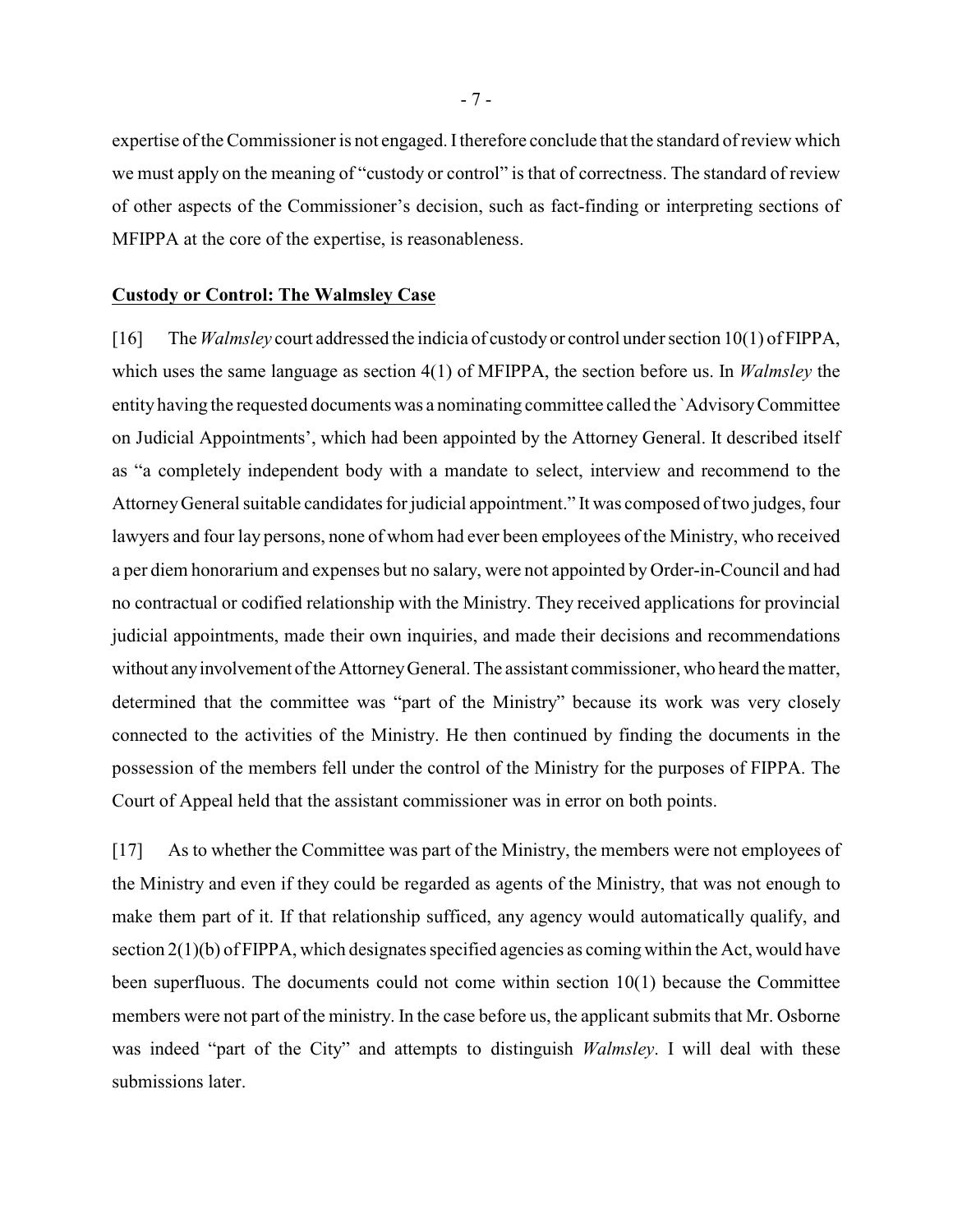[18] As to the second question, were the documents under the control of the Ministry, the court said that the answer depended upon the examination of all aspects of the relationship between the members and the Ministry that were relevant to control over the documents. At page 619, Goudge J.A., for the court, wrote:

It is true, as the assistant commissioner said, that the documents in question were held by these individuals because of their role on the committee and that the contents of the documents related to the work of the Ministry. While these factors are of some limited relevance to the question of Ministry control, much more important are the following considerations. Individual committee members were neither employees nor officers of the Ministry. They constituted a committee that was set up to provide recommendations that were arrived at independently and at arm's length from the Ministry. The Ministry had no statutory or contractual right to dictate to the committee or its individual members what documents they should create, use or maintain or what use to make of the documents they do possess. The Ministry had no statutory or contractual basis upon which to assert the right to possess or dispose of these documents, nor was there any basis for finding that the Ministry had a property right in them. While there may have been elements of agency in the relationship between individual committee members and the Ministry, nothing suggests that that agency carried with it the right of the Ministry to control these documents. Finally, there is nothing in the record that allows the conclusion that these documents were in fact controlled by the Ministry. Hence, it cannot be said that the documents in the possession of individual committee members were under the control of the Ministry. In my opinion, the assistant commissioner was wrong in so deciding.

## **Analysis 1: Custody**

[19] This passage from *Walmsley* establishes a number of factors that enter into the consideration of the 'custody or control' issue. As in that case, so here, there is no doubt that the documents are not in the custody of the City. To the extent that they still exist, the hard drive having been cleaned, they are in the personal possession of Mr. Osborne.

## **Analysis 2: Control: Is Mr. Osborne Part of the City?**

[20] The applicant submits that section 2(3) of MFIPPA makes Mr. Osborne "a part of the municipality for the purposes of this Act". The section provides:

(3) Every agency, board, commission, corporation or other body not mentioned in clause (b) of the definition of "institution" in subsection (1) or designated [as an institution in the regulations] is deemed to be a part of the municipality for the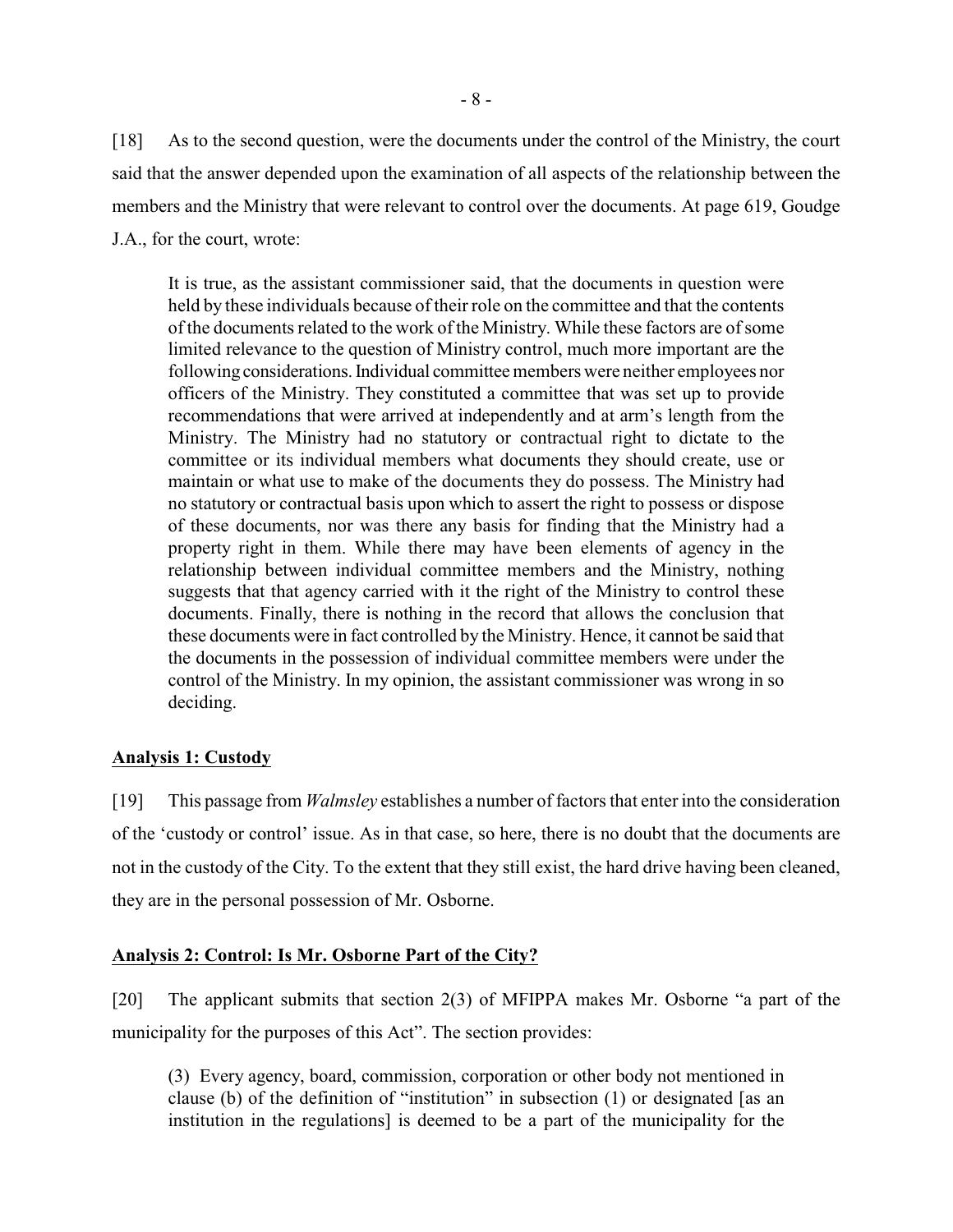purposes of this Act if all of its members or officers are appointed or chosen by or under the authority of the council of the municipality.

[21] In construing the subsection, it is useful to consider the list of entities contained in subsection (1), being those already brought into the definition of an "institution". They are all nouns referring to groups of people. The subsection appears to be designed to include as part of the municipality any group whose members are all appointed by the municipality. A "body" in the sense used in the subsection is defined in the  $Oxford<sup>7</sup>$  as "an aggregate of people". The use of the phrase "all of its members or officers" bears a plural connotation that supports the view that one individual engaged as an independent contractor is not caught by the subsection. In my view, this section does not make Mr. Osborne, as an independent consultant, "part of" the City of Toronto.

#### **Analysis 3: Control: Are the Records Under the Control of the City?**

[22] The applicant submits that the Commissioner erred in treating his application as one for a 'record' under section 4(1) of Part I the Act, whereas he actually sought the production of his 'personal information' under sections 36 and 37 of Part II. But the right to access personal information is given under Part II only in respect of such information as is in the 'custody or control' of an institution, so that there appears to be no practical difference. The applicant submits that the question of control of personal information has to begin with considering how the information was collected. He refers to the obligation of an institution to give notice to an individual when collecting his personal information, something which Mr. Osborne did not do. But that begs the question. Mr. Osborne did not have that obligation unless he was an "institution", or part of one, which, as I have said above, he was not. In any event, I cannot see that whether information is under the 'control' of the municipality can be read as having a different meaning in two parts of the same Act without some very express language.

[23] In determining 'control', there is some limited relevance in the fact that the records are in Mr. Osborne's control because of his role as investigator and their contents relate to the task that he was engaged to do for the City. More important factors include that Mr. Osborne was neither an employee nor an officer of the City. He was an independent person appointed to conduct an inquiry

 $^7$  The New Shorter Oxford English Dictionary, 1993, Oxford University Press.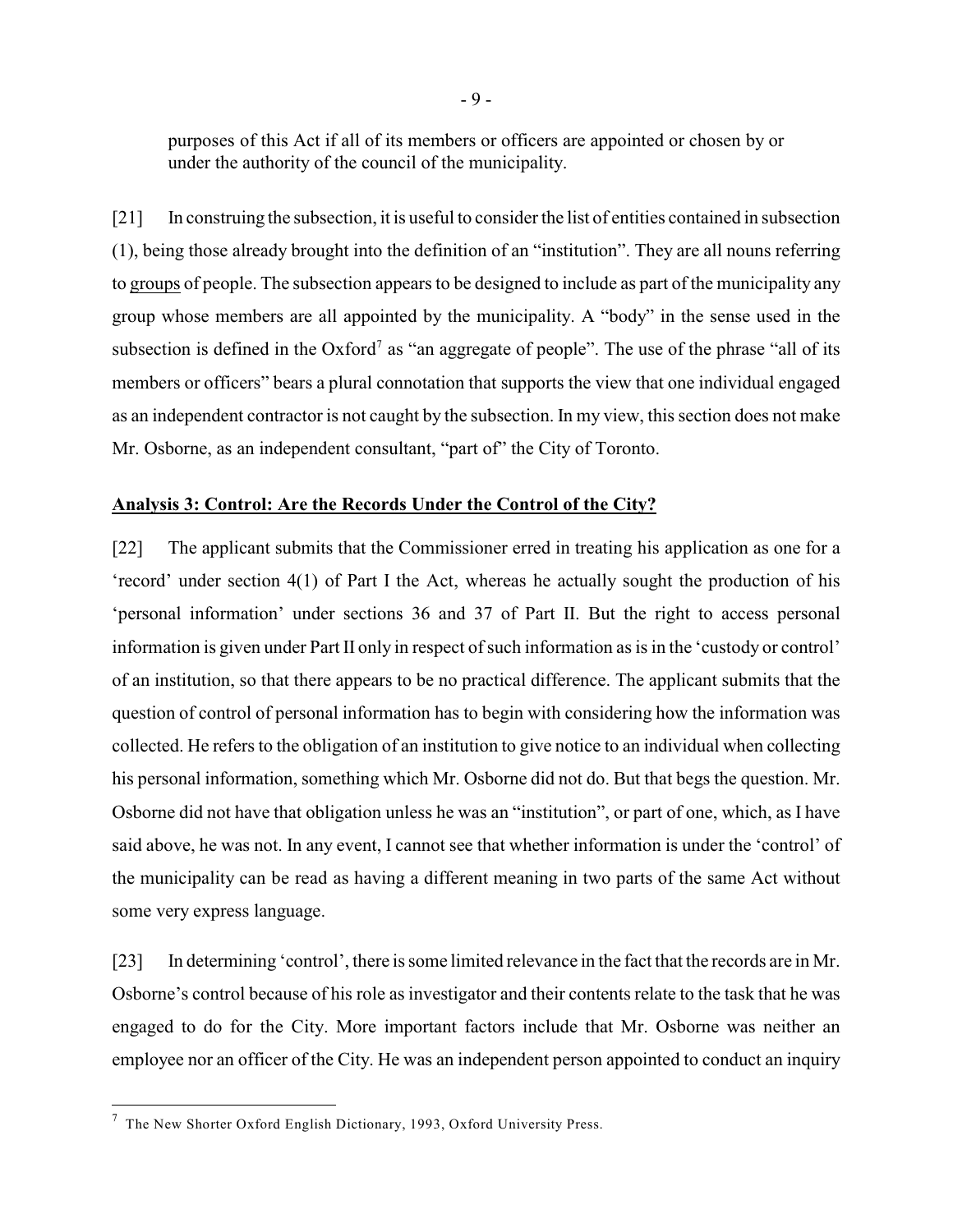into, and to report on the selection process. He was to conduct the inquiry and make his report independently of, and at arms-length from the City. In my view, he was not an agent of the City in the traditional sense of one who has the authority to bind his principal; Mr. Osborne had no such power or authority. His recommendations were not to be binding on anyone. Nothing in the record before us leads to the conclusion that the documents were ever actually controlled by the City. Although they were in some cases stored in a computer owned by the City, it is clear that the computer was allocated to the inquiry and not accessible to persons not associated with the actual inquiry.

[24] On these criteria, I am of the view that the case is very similar to *Walmsley* and the result should be the same: the records are not under the control of the City, for the same reasons the Appointments Committee's records were not under the control of the Ministry.

[25] However, the applicant submits that what is at issue is whether the City has the right to control, and a duty to structure its relationship with a consultant such as Mr. Osborne so as to obtain the right to control, any records which he may produce in the course of his inquiry. This is the heart of the argument made by the applicant: the City has no power to establish a relationship with Mr. Osborne that precludes the availability of his records to those who would be entitled to them under MFIPPA.

[26] The applicant has not referred us to any specific provision in MFIPPA that enacts in terms that a municipality shall require those with whom it does business to comply with the record-keeping and data collection practices mandated by MFIPPA for the City itself. Instead, he bases his submissions on the purposes of the Act, chiefly the purpose set out by the Williams Report<sup>8</sup>, which served as a guide to the actual legislation. It stressed the need for individuals to be able to control for themselves how their information is communicated to others. This principle is reflected in the purposes of MFIPPA as set out in section 1 (b): "to protect the privacy of individuals with respect to personal information about themselves held by institutions and to provide individuals with a right of access to that information." [emphasis added] This statement of purpose is accurately and fully reflected in the provisions of MFIPPA at issue: the information which is available is that held by

*Report of Commission on Freedom of Information and Individual Privacy*, Queen's Printer, 1980. <sup>8</sup>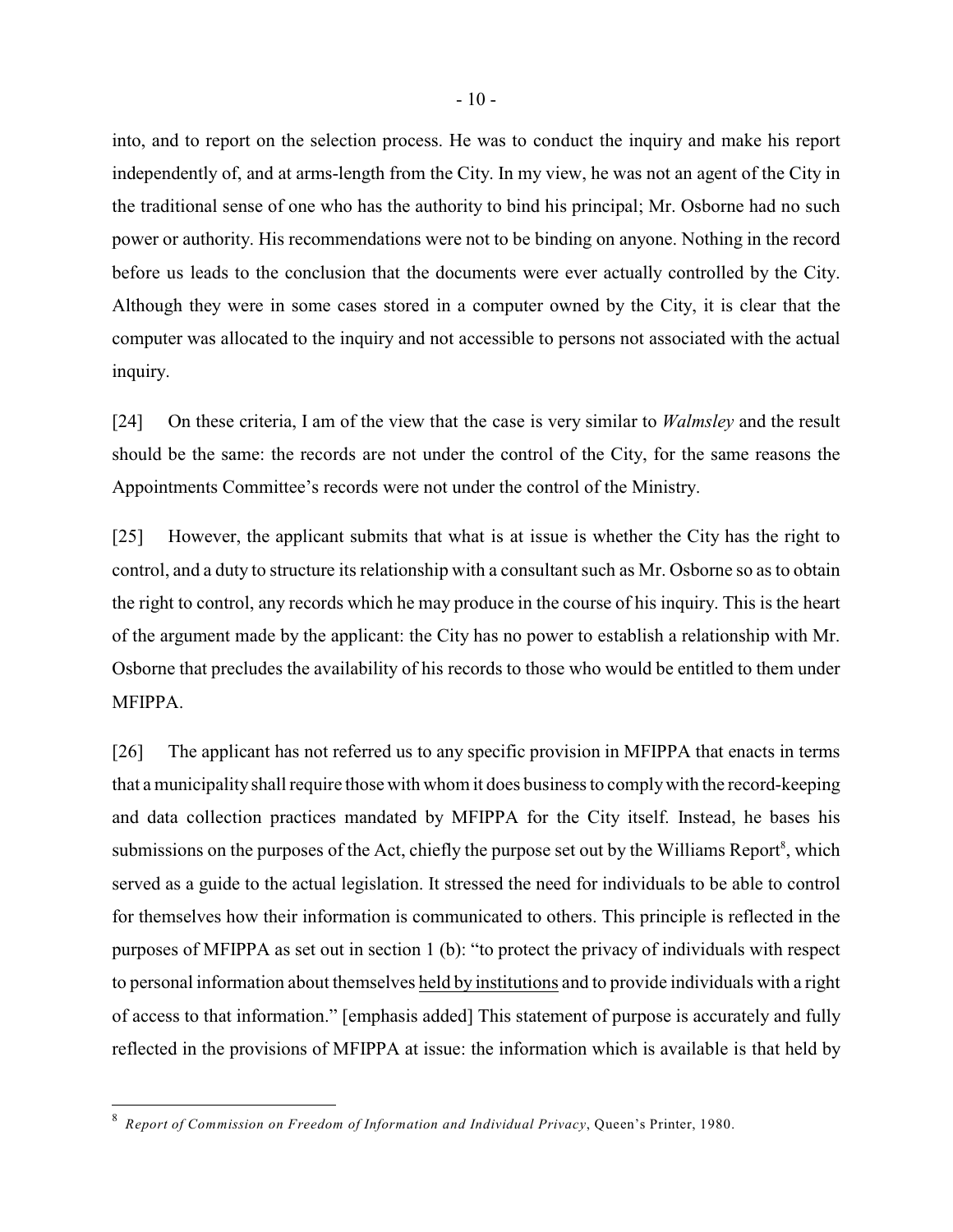institutions, not that which is held by others. The purpose of the Act is not so broadly phrased as to support an interpretation that information cannot be collected by those who are not institutions, for their own purposes, even though they are engaged in completing a contract with the City to supply their services to it.

[27] The applicant contends that by the device of engaging an independent contractor, Toronto has arbitrarily removed quasi-constitutional rights from him. If there were some evidence that the engagement of Mr. Osborne was a colourable device to enable the City to obtain personal information from persons so that it could be used without the restrictions of MFIPPA, this might be a different case. But there is no such evidence. The gathering of information for the inquiry was a legitimate activity, which the City wished to be conducted at arms' length from it and its staff for the very good reason that the conduct of the City and its staff was itself the subject of the inquiry. Nothing in MFIPPA leads me to conclude that everyone who does business with the City is thereby bound to submit to the MFIPPA regime. Had this been intended, it would have been easy to have said so.

[28] The applicant further submitted that through Mr. Osborne, the City was engaged in collecting personal information without the safeguards of the Act; that this was ultra vires and without authority. There are two aspects to this. Was Mr. Osborne simply a surrogate for the City such that his acts were the City's acts? Or was Mr. Osborne appointed without authority?

[29] If Mr. Osborne was an independent contractor, as in effect, the Commission found he was, and as I also think, it seems to me that the information was collected by him, not by the City. The separation of Mr. Osborne's inquiry from the City provides a guarantee that the City will not have access to the information gathered by him save to the extent that it may be referred to in the report, which is all that the City contracted to receive from Mr. Osborne. The evidence is that Mr. Osborne gathered information from many people who knew that he was doing so for the purposes of his report, in at least some cases on a "without attribution" basis, and that he used the information for that purpose alone and destroyed much of it when he had finished with it. This is consistent with his submission (and the City's) that the information was never expected, by either the City or himself, to be available to the City.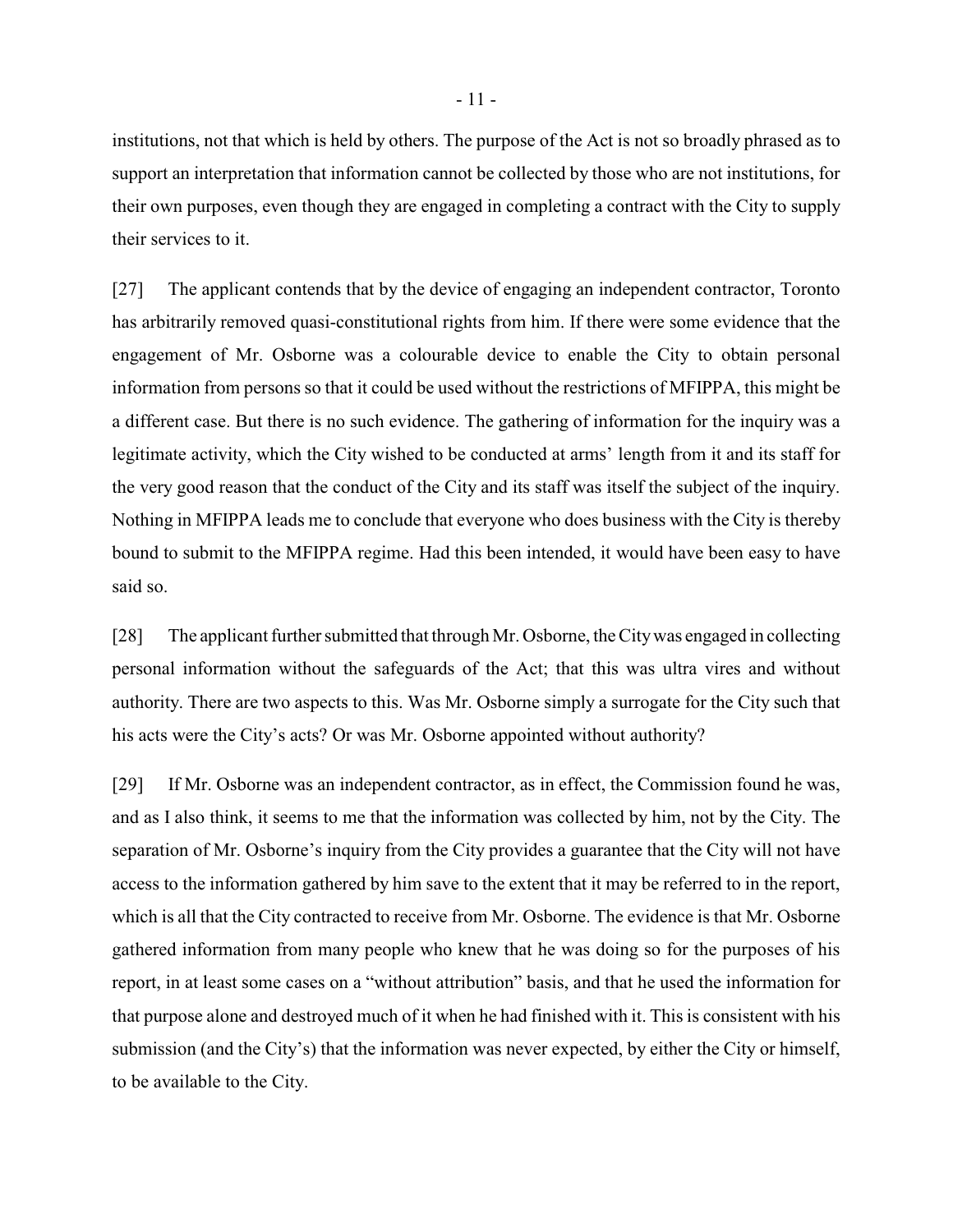[30] The applicant submitted that, as the Commissioner had found that the records in question related directly to the City's mandate and function, therefore the City could not escape its responsibilities as to records by delegating the activity to an outside person. In my opinion, if the City had purported to assign to Mr. Osborne the responsibility of actually performing one of the City's core functions, there might well be some force in this submission. But that is not this case. Mr. Osborne was not performing contract procurement on behalf of the City. He was conducting an external arm's-length review of how the City had proceeded in a particular case. In these facts, I am satisfied that the Commissioner reached the correct decision when he found that Mr. Osborne was not an agent of the City in conducting his inquiry.

[31] As to the City's power to engage a person as an independent contractor, the applicant submitted that there was no basis for the Commissioner's finding that the City could do so without attaching all the provisions of MFIPPA to the agreement. The applicant contended that the City's powers of a natural person do not extend that far, and in any event ought to be exercised by by-law and no enabling by-law exists.

[32] The City submitted that by-law 3-2003, enacted at the Council meeting of February 4, 5 and 6, 2003, adopted, ratified and confirmed the recommendation in clause 1a of the Report No. 14 of the Administration Committee, that Mr. Osborne be requested to conduct a review of the Union Station RFP process, and authorized the officers to do what was necessary to give effect to this recommendation. Hence, if there was a requirement to act by by-law, it has been fulfilled. It is not necessary for us to decide whether the City can only exercise its natural person powers by by-law, as the by-law exists.

[33] As to the City's fundamental powers, counsel for the City referred to the view of Mr. I.M. Rogers, in his text<sup>9</sup> that a municipality possesses not only powers expressly given by statute, but also those powers fairly or necessarily implied or incidental to the express powers and those powers indispensable to effecting the purposes of the municipality. Counsel referred to section 27 of the *Interpretation*  $Act^{10}$  which provides that legislation creating a corporation vests in the corporation power to sue and be sued, to contract and be contracted with, to acquire, hold and alienate property

Ian M. Rogers, *The Law of Canadian Municipal Corporations*, 2nd ed., Carswell, Toronto, page 309.

 $^{10}$  R.S.O. 1990 c. I-11, s. 27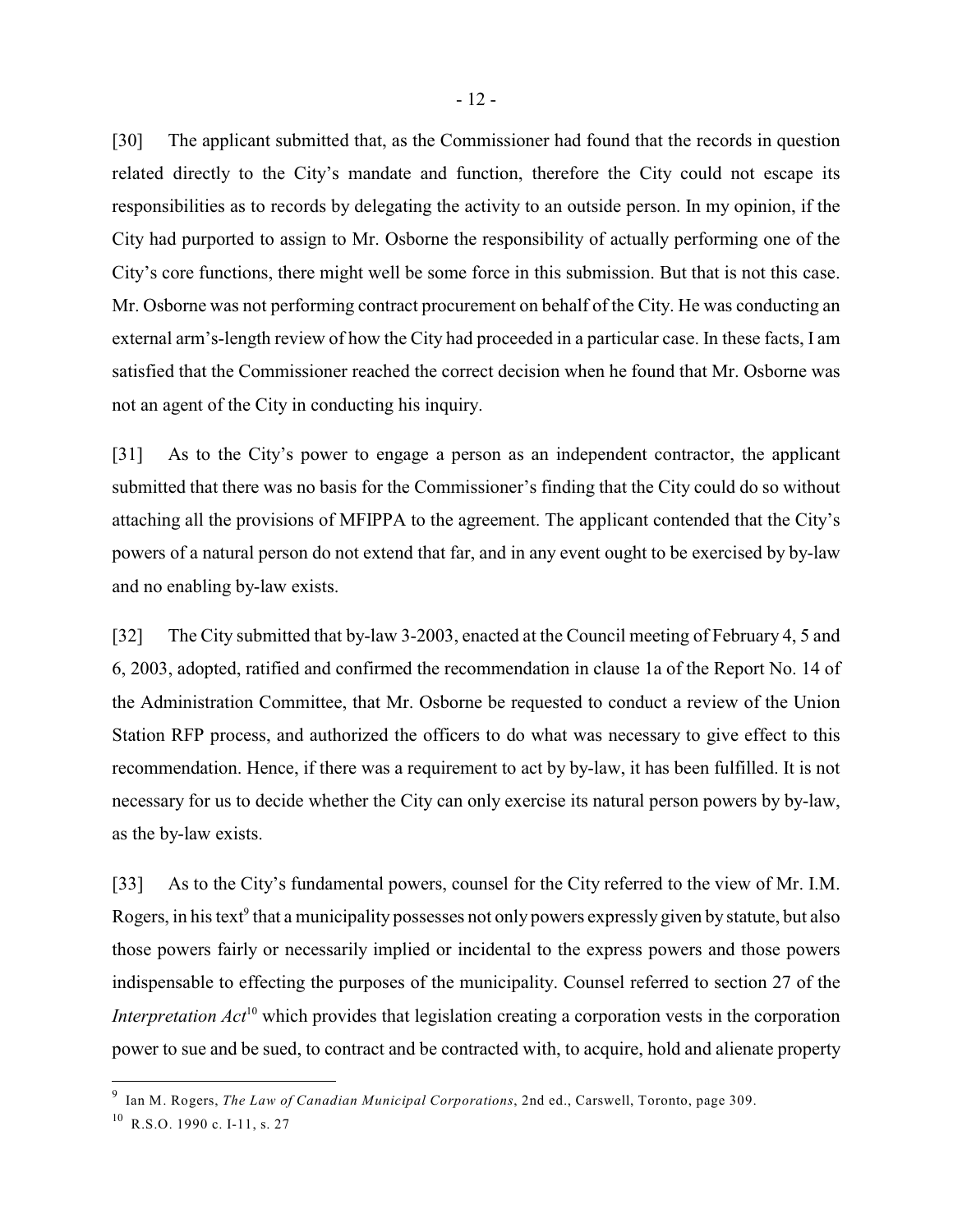etc. Counsel also referred to the coming into force on January 1, 2003 of sections 8 and 9 of the *Municipal Act, 2001*:

8. A municipality has the capacity, rights, powers and privileges of a natural person for the purpose of exercising its authority under this or any other Act.

9. Sections 8 and 11 shall be interpreted broadly so as to confer broad authority on municipalities,

a) to enable them to govern their affairs as they consider appropriate; and

b) to enhance their ability to respond to municipal issues.

[34] The powers given to the City are certainly broad enough to authorize it to engage Mr. Osborne to perform an arms-length inquiry into the conduct of the procurement process with respect to the Union Station. There is nothing in MFIPPA to require that such persons follow the document-handling policies to which the City itself must adhere. I do not accept the applicant's submission that the City has no power to engage in business with a person without insisting on control over the information that is generated by the performance of the task contracted for. Such a requirement would extend MFIPPA well beyond "institutions" and deeply into the private sector, whose information is not intended to be accessible to the public.

[35] The applicant relies on the absence of authority to establish the Integrity Commissioner as an independent contractor exempt from MFIPPA as a precedent applicable to this case. He submits that the City has shown by its own resolutions about the Integrity Commissioner that Council knows it has no authority to exempt the Integrity Commissioner from MFIPPA and therefore also knows it has no authority to exempt Mr. Osborne. In my view, the two situations are entirely different. The Integrity Commissioner is hired as an officer of Council on an on-going basis. As an officer of Council, the Commissioner is clearly a part of the operations of the City and his records are subject to MFIPPA, unless exempted. By contrast, Mr. Osborne is not part of the operations of the City. He is a person engaged to study one particular facet of those operations as an independent investigator. His records are not within the control of the City, are therefore not subject to MFIPPA and no question of exemption arises.